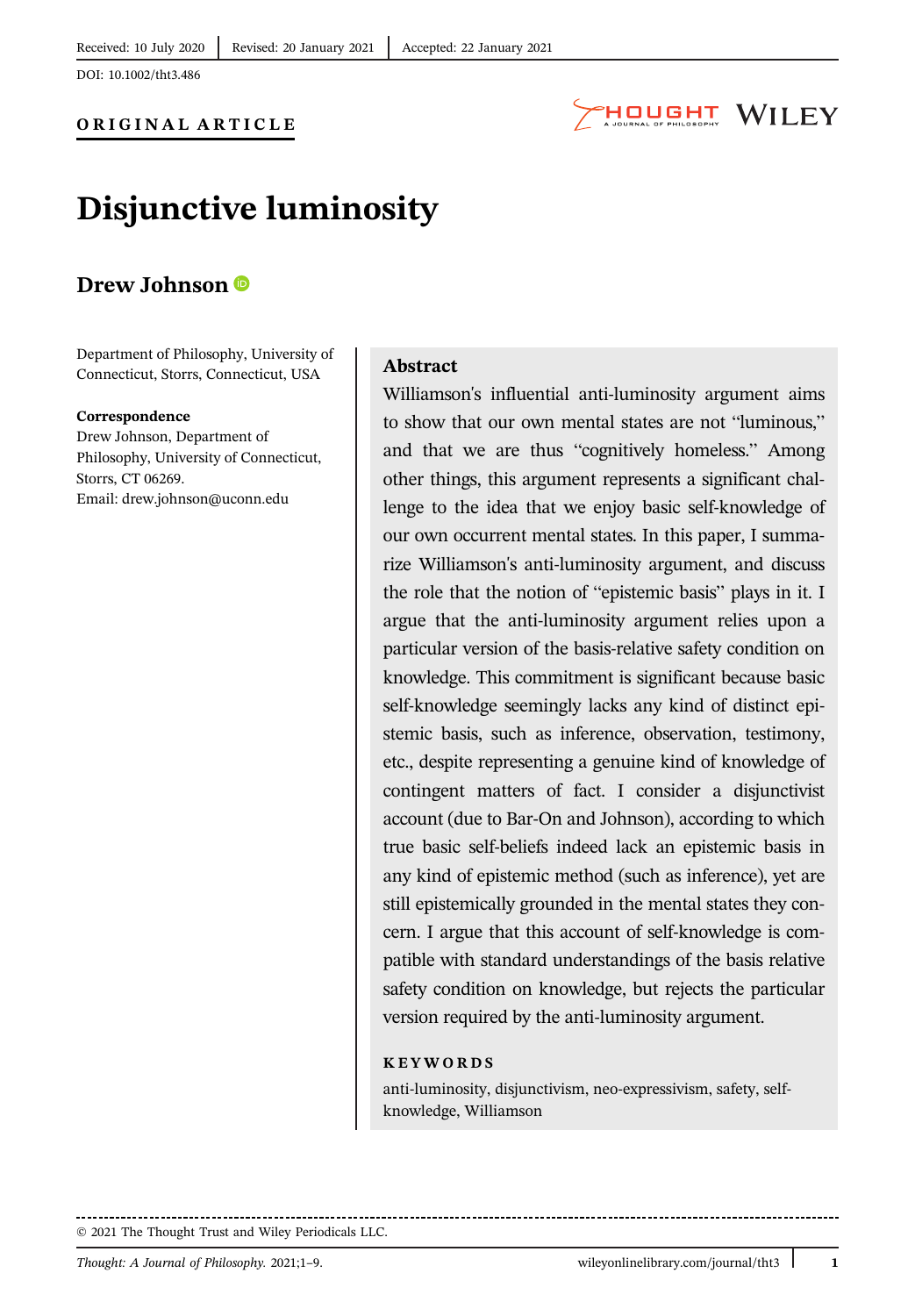## 1 | INTRODUCTION

Williamson's influential anti-luminosity argument (2000) aims to show that our mental states are not "luminous" to us, and that we are thus "cognitively homeless." Among other things, this argument represents a significant challenge to the idea that we enjoy privileged basic selfknowledge—that is, the idea that our ordinary, unreflective beliefs about our current mental states are especially secure. If our own mental states are not luminous to us—if we are not generally in a privileged position to know we are in a mental state M, when we are—then it seems we cannot be said to have privileged basic self-knowledge in the first place.

In the next section, I briefly summarize Williamson's anti-luminosity argument, and discuss the role that the notion of "epistemic basis" plays in it. Then, in section 3, I (i) discuss some desiderata on a satisfactory account of basic self-knowledge, (ii) present a schematic epistemological disjunctivist view of self-knowledge, and (iii) briefly indicate how the view meets the desiderata. Section 4 is devoted to showing how a straightforward response to the antiluminosity argument is made available by this disjunctivist approach to self-knowledge.

## 2 | THE ANTI-LUMINOSITY ARGUMENT

According to Williamson, a condition is luminous just in case one is in a position to know that the condition obtains, when it does (2000, p. 96). The main candidates for conditions that might be luminous are present phenomenal mental states, such as pain, or coldness, etc. To set up the anti-luminosity argument, Williamson presents the "cold morning" case, summarized here (2000, pp. 96–97):

Cold Morning: One morning you feel freezing cold at dawn. As the day goes on, you slowly feel warmer, until you feel hot by noon. Suppose that these changes are very gradual, such that you are not aware of any change in your feelings of cold over one millisecond. Suppose also that throughout the morning, you are continuously attending to how cold you feel.

Now, we shall assume toward a reductio that feeling cold is a luminous condition. The basic anti-luminosity argument is, then, as follows (the presentation here largely follows Berker (2008) and Srinivasan (2015)):

- 1. If S feels cold at time  $t_i$ , then S is in a position to know that S feels cold at  $t_i$  (Assumed for reduction).
- 2. If S is in a position to know that S feels cold at  $t_i$ , then S is feeling cold at  $t_{i+1}$  (Premise).
- 3. At  $t_0$ , S feels cold (Premise).
- 4. At  $t_n$ , S does not feel cold (Premise).
- 5. At  $t_n$ , S feels cold (From 1, 2, 3).

Regarding the transition from premises 1, 2, and 3–5: the idea is that this follows from repeated applications of modus ponens for increasing values of i. Premise 4 and 5 contradict each other. By hypothesis, one feels cold at dawn and warm at noon; thus, premise 3 and 4. So we must reject either 1 or 2. Understood in this way, the main substance of the anti-luminosity argument resides in showing why we should reject 1, rather than 2.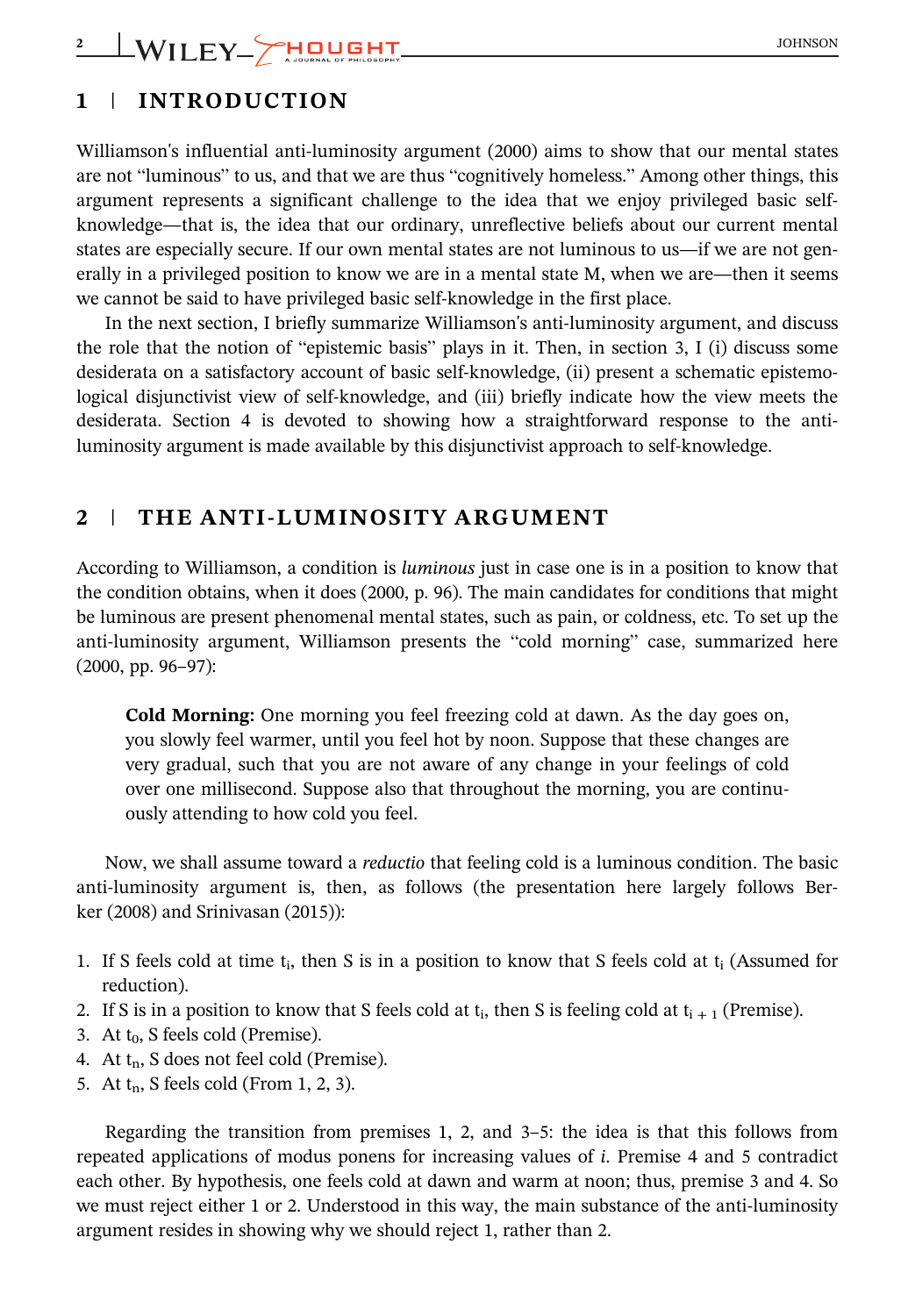What, other than intuition, could make premise 2 so plausible that it should be retained, rather than premise 1? One possibility, raised by Wong (2008), is that (i) if one knows that one is cold at t<sub>i</sub>, then one is cold at t<sub>i</sub> and (ii) if one is cold at t<sub>i</sub>, then one is cold at t<sub>i+1</sub>. But (ii) is a soritical premise, and so we should avoid this possibility if we want to explain the superficial plausibility of premise 2 (as Srinivasan, 2015 points out). The alternative support for premise 2 that Srinivasan (with others) discusses is that the premise is based on some kind of safety condition on knowledge—a reading that finds support in Williamson's original argument.

As Williamson presents it, if one knows one feels cold at  $t_i$ , one's belief must be "reliably based"  $(2000, p. 97)$ , where supposedly one's belief that one is cold at  $t_i$  could not be reliably based if one did not also feel cold at  $t_{i+1}$  a millisecond later. This is supposed to be so because one would be almost equally confident that one feels cold at  $t_{i+1}$  as one did at  $t_i$ , since one's confidence at  $t_{i+1}$ has "a very similar" basis as one's confidence at  $t_i$ . (Since one gradually warms up throughout the morning, the basis for one's belief at  $t_i$  will apparently be very similar to the basis for one's belief at  $t_{i+1}$ , because the cold-feelings at each instant are similar—but more on this point later.) So, it initially seems that if one feels cold at  $t_i$  but not at  $t_{i+1}$  (or if one feels cold to slightly different degrees), one's belief that one feels cold at  $t_i$  (to degree x) could not be "reliably based," for there is a very nearby possibility in which one believes that one is cold (to degree  $x$ ) when one is not (or one is cold to some degree y:  $y \neq x$ ).<sup>1</sup> In other words, premise 2 appears to fall out of a safety condition, since having a safe belief requires that one's belief could not easily have been false.

In order for a safety condition to be plausible, it must refer to the basis on which the belief is formed in the actual world. Suppose I form the belief that it is raining in the actual world on the basis of my vision, and there is a nearby possible world where I falsely form a belief that it is raining on the basis of testimony. If safety is not basis-relative, the result is that I do not know that it is raining in the actual world. But forming the true belief that it is raining by looking out the window to check is clearly knowledge-conducive in ordinary circumstances. Thus, I propose that we understand the safety condition supporting premise 2 of the anti-luminosity argument to at least include a condition about the basis for belief, as follows (see Pritchard, 2009 for a defense):

Basis-relative safety: If one knows that condition C obtains on basis B, then one could not have easily falsely believed that condition C obtains on basis B.

It seems to me that basis-relative safety is more plausible than plain safety, and Williamson has no good cause to resist formulating the anti-luminosity argument in terms of basis-relative safety. Indeed, it seems that basis-relativity plays a role in Williamson's own formulation of the argument, since he makes appeal to the reliable basis for one's belief that one feels cold, and he points out that the belief that one feels cold at  $t_i$  and the belief that one feels cold at  $t_{i+1}$  will have a "very similar basis" (97; 99; 101).

This principle is silent on cases where S would easily have falsely believed that C obtains on some *other* basis, B<sup>\*</sup>. In order for the anti-luminosity argument to succeed, then, it must be that a belief that C obtains on basis B fails to be safe if one could easily have falsely believed that C obtains on basis B' in a *phenomenally similar* case. That is, premise 2 of the argument requires something like the following:

Phenomenally similar basis-relative safety: If one knows that condition C obtains on basis B, then one could not have easily falsely believed that condition C obtains on basis B,  $or$  on a basis B' in a phenomenally similar case (so as to be subjectively indistinguishable from the actual case).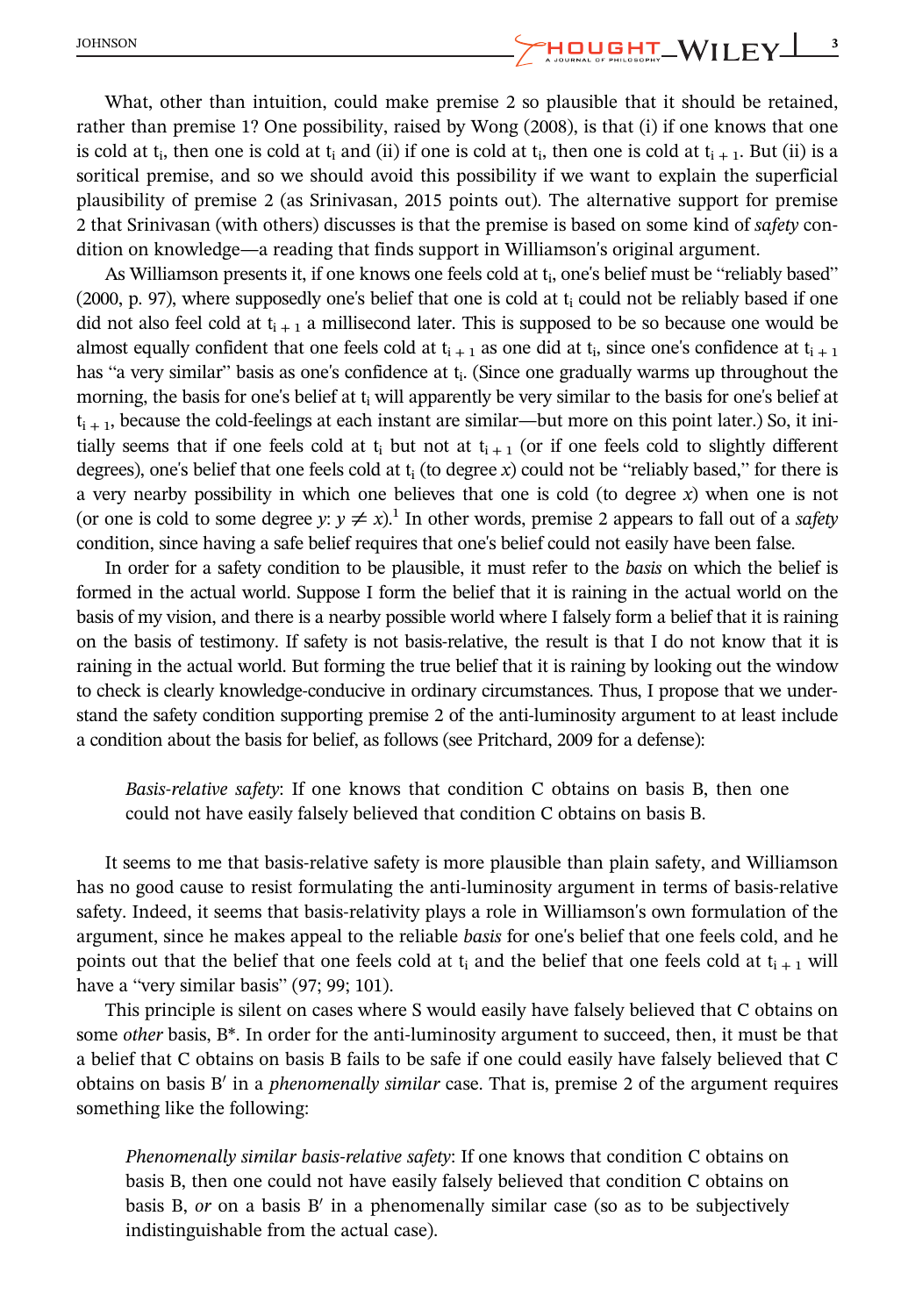## 4 WILEY HOUGHT SOHNSON

While I grant the plausibility of the basis-relative safety principle, the plausibility of its phenomenal cousin is not so clear, especially in the case of self-knowledge. In assessing these matters, it will be important for us to clarify what the relevant basis could be in the cold morning case. While it may be uncontroversial that beliefs about ordinary empirical matters are generally formed on some distinct epistemic basis (such as inference, testimony, perception, etc.), it is far less clear what the basis is, and even whether there is a basis, for our ordinary beliefs about our current psychological states. This is of course crucial in the context of the anti-luminosity argument, since that argument targets basic self-knowledge. I will argue that when the basis for basic self-belief (or rather, the *lack* thereof) is properly identified, we can see that the basisrelative safety principle does not support premise 2 of the anti-luminosity argument, and that the phenomenal cousin of this principle does not hold.

Here are two ways in which we might understand "epistemic basis."<sup>2</sup> On the first—call it basis<sub>1</sub>—the epistemic basis for a belief just is whatever epistemic method the subject employs in arriving at the belief, such as inference, testimony, etc. Employing an epistemic method amounts to putting in some cognitive effort; one must apply the method in forming an opinion on the relevant matter. I leave it open whether a subject must have reflective awareness of the basis<sub>1</sub> for her belief to be epistemically justified in holding it. What is essential here is that where a belief has a basis<sub>1</sub>, that basis comprises the way that one knows. However, we should also recognize the possibility that some sorts of belief may be epistemically warranted even in the absence of a basis $_1$ . For example, the category of epistemic entitlement represents a way in which a belief can be warranted even though the believer need not employ any epistemic method in order to earn such warrant. As a category of warranted though baseless $_1$  belief, separate from the notion epistemic entitlement (as typically construed),<sup>3</sup> we can consider the notion of grounded belief (Bar-On  $\&$ Johnson, 2019, pp. 324–326): Belief that is warranted directly by the state of affairs that renders it true, where there then is no distinct epistemic method that must be employed as an intermediary between that state of affairs and one's belief about it. Call such a category of epistemic grounding a basis<sub>2</sub> for belief.<sup>4</sup>

In the next section, I consider an account of self-knowledge that explains the apparent baselessness of such knowledge as owing to the fact that basic self-belief lacks a basis $_{1}$ , and that instead basic self-beliefs have a basis $_2$ . I argue the basis for self-belief proposed by this account does not support the phenomenally similar basis-relative safety condition needed for the antiluminosity argument.

### 3 | EPISTEMOLOGICAL DISJUNCTIVISM ABOUT SELF-KNOWLEDGE

In this section, I briefly present some desiderata on an adequate theory of self-knowledge, and then I present a disjunctivist view of self-knowledge and briefly indicate how it purports to meet the desiderata. I lack the space to fully compare this view to alternatives; my main goal here is to establish the viability of such a view, in order to discuss its implications for the antiluminosity argument.

Basic self-knowledge seems to differ in substantial respects from knowledge of ordinary empirical matters of fact, though it is a matter for further discussion exactly what the surface features of basic self-knowledge are or how they are best construed. To a first approximation, here are some of the surface appearances of basic self-knowledge relevant to the present paper<sup>5</sup>: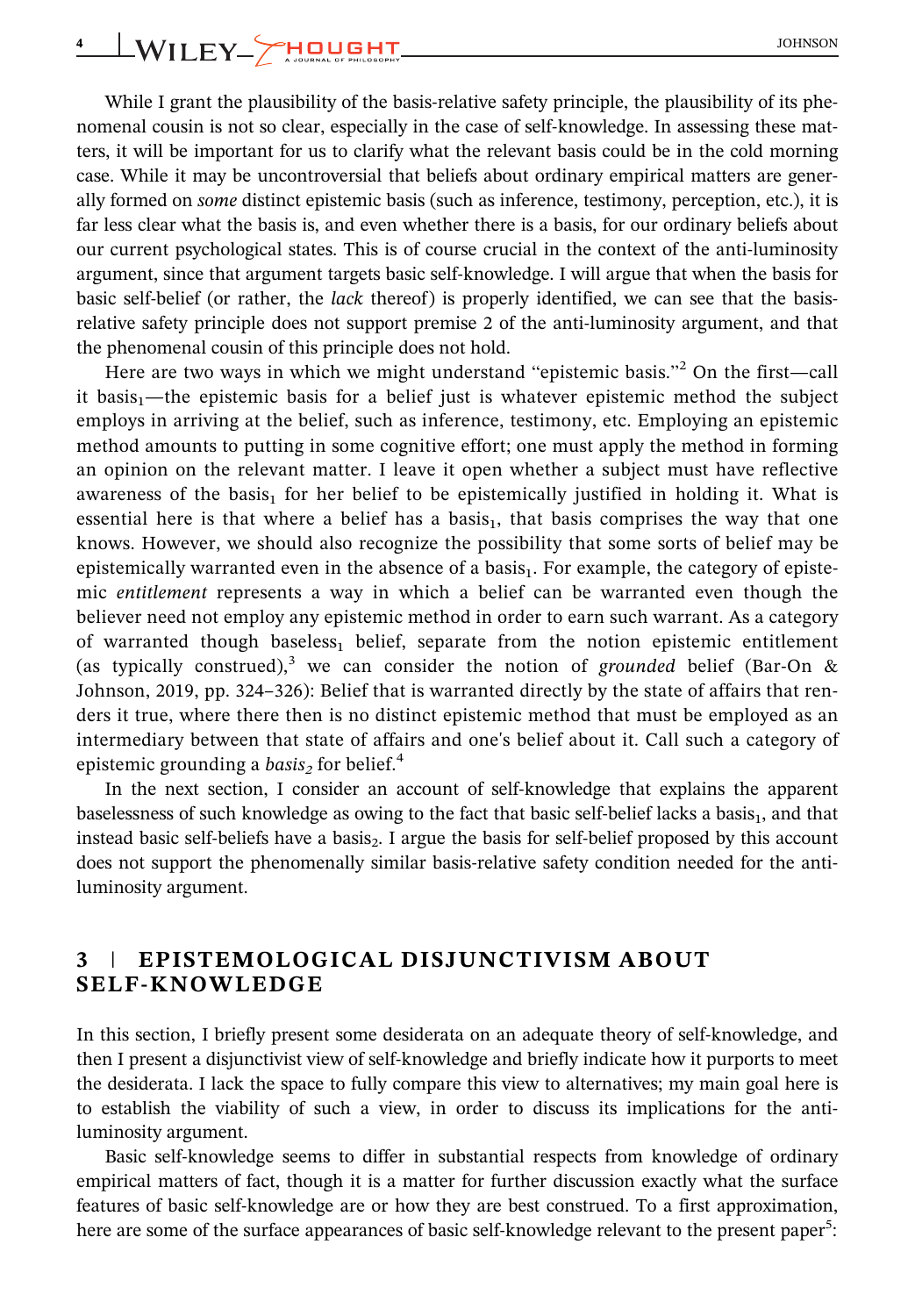Epistemic immediacy: beliefs about one's own current mental states appear to be epistemically baseless (at least in the sense of basis<sub>1</sub>). They do not, on their surface, appear to be based in any distinct epistemic method, including inference, perception, testimony, etc.

Substantive self-knowledge: Basic self-beliefs about one's current mental states generally amount to an especially secure though fallible genuine knowledge of those states.

These features capture what is plausible in the idea that knowledge of our own mental states has a special epistemic status, but without assuming overly strong claims about that status. For instance, it is not maintained that subjects are infallible when it comes to knowledge of their own mental states, and indeed it does seem that on occasion, in unusual circumstances, we can have false basic self-beliefs.<sup>6</sup>

Part of the challenge of developing an adequate account of self-knowledge amounts to accommodating each of the features above: for it seems prima facie puzzling how basic selfknowledge could be at once substantive while also being epistemically immediate. Here, the earlier discussion of epistemic basis becomes relevant.

Bar-On's neo-expressivist theory of self-knowledge (2004, inter alia)—as well as some versions of constitutivism (e.g., Boyle, 2009; Shoemaker, 1996)—advance an approach to selfknowledge according to which basic self-beliefs lack a basis<sub>1</sub>. While such views are well-poised to explain the immediacy of self-belief, one might wonder how this non-epistemic approach could also explain substantive self-knowledge. Bar-On and Johnson (2019), elaborating on the neo-expressivist view, add that basic self-knowledge has what I have labeled a basis<sub>2</sub> in terms of what Bar-On and Johnson call "epistemic grounding," as described above (2019, pp. 324–326). In avowing (either in speech or in thought) one's mental state M, one's M itself both makes true and warrants the self-belief that one is in M, through being the rational cause of the avowal (Bar-On, 2004, p. 249ff ). As intuitive support for the idea that one's mental state M is a rational cause for one's avowing, consider: if someone were—oddly—to ask why you believe that you are in pain, and this is not meant as a question about what you think caused the pain, the most natural answer, if any is, would seem to be: "Well, because I  $am$  in pain!," or "I just am" (Bar-On & Johnson, 2019, p. 323). One's first order mental state itself rationalizes the avowing of that state.

To elaborate: on Bar-On's neo-expressivist account, avowals are expressive acts in which subjects give voice to their mental states using linguistic vehicles that semantically self-ascribe the very states expressed, as in: "I want to go for a run." According to Bar-On, avowing one's M not only expresses one's M, but also expresses one's belief that one is in M (2004, pp. 307–310). On this view, it is my desire to go for a run that provides reason for my avowing "I want to go for a run," as well as for my belief that I want to go for a run. Since my desire is itself my reason for making the avowal, and so also for the occurrent self-belief, we can say that my self-belief is epistemically grounded in the mental state it concerns, despite not being arrived at through the deployment of any distinct epistemic method.

The neo-expressivist view sketched above represents an instance of epistemological disjunctivism about self-knowledge. Epistemological disjunctivism—ordinarily presented as a view about perceptual knowledge—is the view that ordinary veridical beliefs of a certain kind are warranted by reflectively accessible and factive reasons, whereas corresponding *false* beliefs lack such warrant, even though the "good" and the "bad" case may be subjectively indistinguishable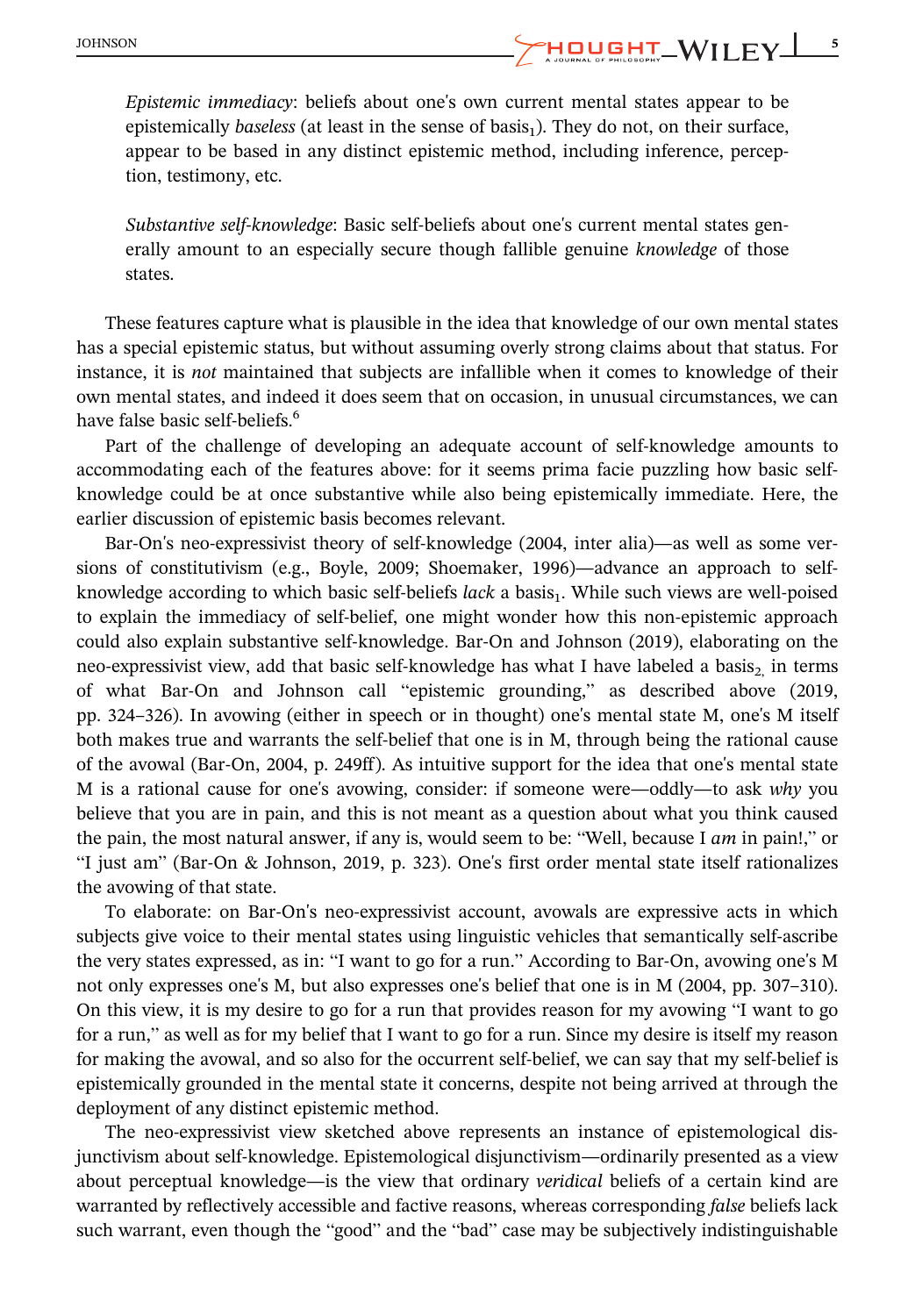## 6 WILEY HOUGHT SOHNSON

(see Pritchard, 2012 for discussion and defense in the case of perceptual knowledge). The neoexpressivist view described above is disjunctivist because the warrant for the basic self-belief that one is in M in the "good" case is said to be the very mental state M itself; this reason is reflectively accessible, as it is one's reason for avowing, and it is factive, since one only has this reason if the self-belief is true. (It must be emphasized that what makes the view disjunctivist is not specifically the distinction between epistemic ground and epistemic method. Rather, the view is disjunctivist because epistemic grounding for basic self-belief is said to be reflectively accessible and factive.)

The resulting account explains the immediacy of avowals, insofar the view denies that basic self-beliefs have any basis<sub>1</sub>. Additionally, since the self-beliefs expressed in avowing are epistemically warranted by the mental states they concern, the view can also make sense of substantive selfknowledge. Moreover, as Bar-On and Johnson (2019) argue, the view avoids a major objection to epistemological disjunctivism about perception. The objection is that it remains mysterious why a subject's reflectively accessible warrant for a perceptual belief could change depending only on factors external to the functioning of her perceptual system, which is the epistemic "intermediary" between external perceptible states of affairs and her perceptual beliefs. That is: How could the epistemic significance of the outputs of one's perceptual system vary when the inputs (e.g., light impinging on the retina) remain the same, having only different distal causes (Burge, 2005)? By contrast, in the case of self-belief, there is no epistemic "intermediary" at all between the relevant belief and the state of affairs it concerns and which makes it true, and which could then be common to both good and bad cases.<sup>7</sup> When it comes to perceptual beliefs, one's belief can fail to be true just in virtue of an uncooperative environment (e.g., a perfectly convincing hologram); but it seems that when a basic self-belief is false, this is always due to some psychological malfunction internal to the subject, rather than a "brute error" due to an uncooperative environment.<sup>8</sup>

Given the neo-expressivist idea that basic true self-beliefs are positively epistemically warranted just by their being directly rationally caused by the states they concern, the possibility of "counterfeit" subjectively indistinguishable first-order mental states are not epistemically relevant to warrant in the good case.<sup>9</sup> Even if there are such counterfeits, a capacity to rule out their possibility in a given case, or to be able to subjectively distinguish the counterfeit from the genuine article, is not part of the structure of epistemic warrant for true basic self-belief in the first place. So even the modal proximity of counterfeits does not undermine the warrant for basic true self-belief. This is exactly the point of contrast between self-belief and perceptual belief that, according to Bar-On and Johnson (2019), makes the neo-expressivist disjunctivist view of self-knowledge more plausible that disjunctivism about perceptual knowledge.

### 4 | DISJUNCTIVE LUMINOSITY

I now consider the implications of the epistemological disjunctivist view of self-knowledge just discussed for the anti-luminosity argument. At the end of section 2, I noted that "basis," as it appears in the basis-relative safety principle (and its phenomenal-similarity cousin) supporting premise 2 of the anti-luminosity argument, admits of two readings, basis, and basis. The disjunctivist picture of self-knowledge just discussed explains the warrant for true self-belief in terms of basis.

The result of this is that true basic self-beliefs enjoy basis $_2$ -relative safety. The basis $_2$  for a true basic self-belief is also the truth-maker for the belief. Thus, there can be no modally near cases (or any cases, for that matter) where one forms a false self-belief on the same basis, as the corresponding true basic self-belief. Necessarily, the basis for the false self-belief (if it has one)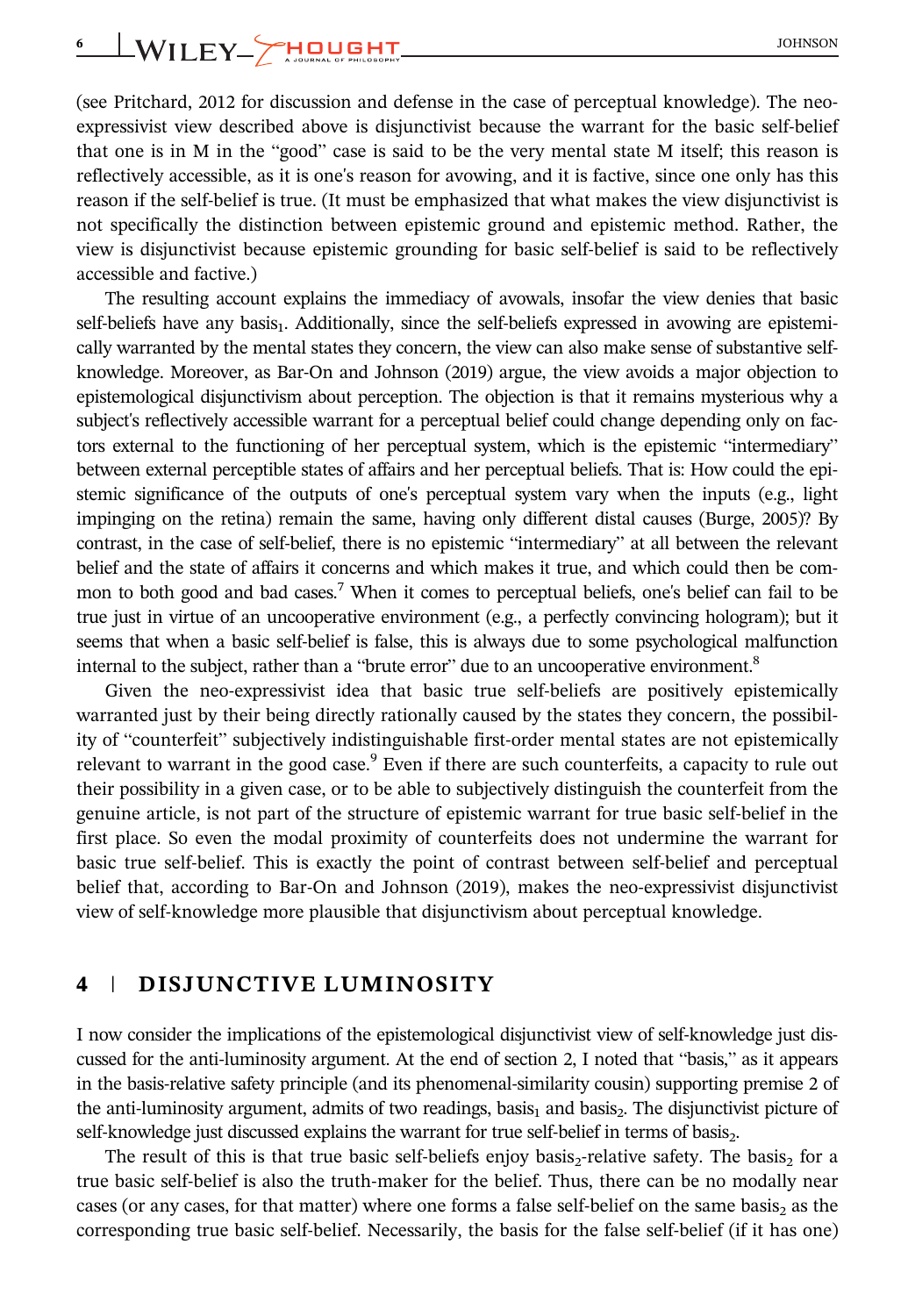JOHNSON 2001 2003 2003 2004 2004 2005 2004 2005 2006 2010 2011 2012 2013 2014 2015 2016 2017 2018 2019 2019 20

will be a different mental state from the basis for the corresponding true self-belief in the good case, and will likely result from some psychological malfunction/confusion.

Neo-expressivism also provides reason to reject the phenomenal-similarity version of safety, at least for self-knowledge. For, presumably, what would make the possibility of a "counterfeit" mental state, in a case phenomenally similar to the "good" case, epistemically relevant to one's veridical self-belief in the actual world would be that the epistemic credentials of one's true self-belief rested on a discriminative capacity that could then be "duped" by a counterfeit. But neo-expressivism maintains that our self-knowledge is epistemically immediate in such a way as to not require application of a discriminative capacity to know one's own mind. This immediacy, in turn, is explained by the expressive character of avowals; the point that an act of avowing is an exercise of an expressive capacity to directly give voice to one's present mental states in a semantically articulate way.

Thus, given the disjunctivist approach to self-knowledge sketched above, the phenomenally similar basis-relative safety principle does not hold. The whole idea of epistemological disjunctivism is to deny the assumption that one's reflectively accessible warrant for belief in a veridical case could only be as good as the corresponding warrant in a subjectively indistinguishable case where one's corresponding belief is false (the idea being rejected here is what McDowell, 1982 calls the "highest common factor" thesis). So, simply from the fact that one might easily falsely believe that condition C obtains in a non-actual case phenomenally similar to the actual case where condition C does obtain, it does not follow that one cannot know that C obtains, when it does.

Applied to the cold morning case, we have it that there is no point in the morning that one has an unsafe belief that one is feeling cold. For even if there is a point where one believes one is feeling cold when one is not, this false self-belief cannot share its basis with the true selfbelief formed just before it at  $t_{i-1}$ . Significantly, this approach to the argument can grant the anti-luminosity assumption that there may be cases of false self-belief indistinguishable from a case of true self-belief - including the case where one continues to believe one is feeling cold just after the moment in the morning when one has ceased to feel cold.<sup>10</sup>

It goes beyond the scope of the present paper to consider the implications of my conclusions for Williamson's overall project. However, it may seem that Williamson himself should be sympathetic to the disjunctivist approach here, given that he would likely resist the "highest-common-factor" reasoning, the rejection of which motivates disjunctivism, in which case the present paper may reveal tensions internal to Williamson's project. It is worth noting as well that if the Williamsonian idea that knowledge is itself a kind of factive mental state is combined with a disjunctivist account of self-knowledge according to which our mental states are luminous to us, we seem to be led to endorsing a version of the controversial KK thesis, according to which when one knows that P, one can know that one knows. (Indeed, this consideration may be part of the reason Williamson finds it important to make the anti-luminosity argument—see Williamson, 2000, pp. 11–12).

In sum: if it is right to deny, at least for basic self-knowledge, that the warrant for belief in a good case can only be as good as the warrant for belief in a subjectively indistinguishable bad case, premise 2 in the anti-luminosity argument is false, and the argument fails to show none of our states are luminous. Ordinarily, when one can express one's mental state through avowing it, one can know that one is in that state. That is, we are at least disjunctively luminous.

#### ACKNOWLEDGMENTS

I would like to thank Dorit Bar-On and Crispin Wright for their encouragement and discussion on this topic, and for helpful comments on earlier versions of this paper. I would also like to think anonymous reviewers at Thought for their comments; the reviewer's comments were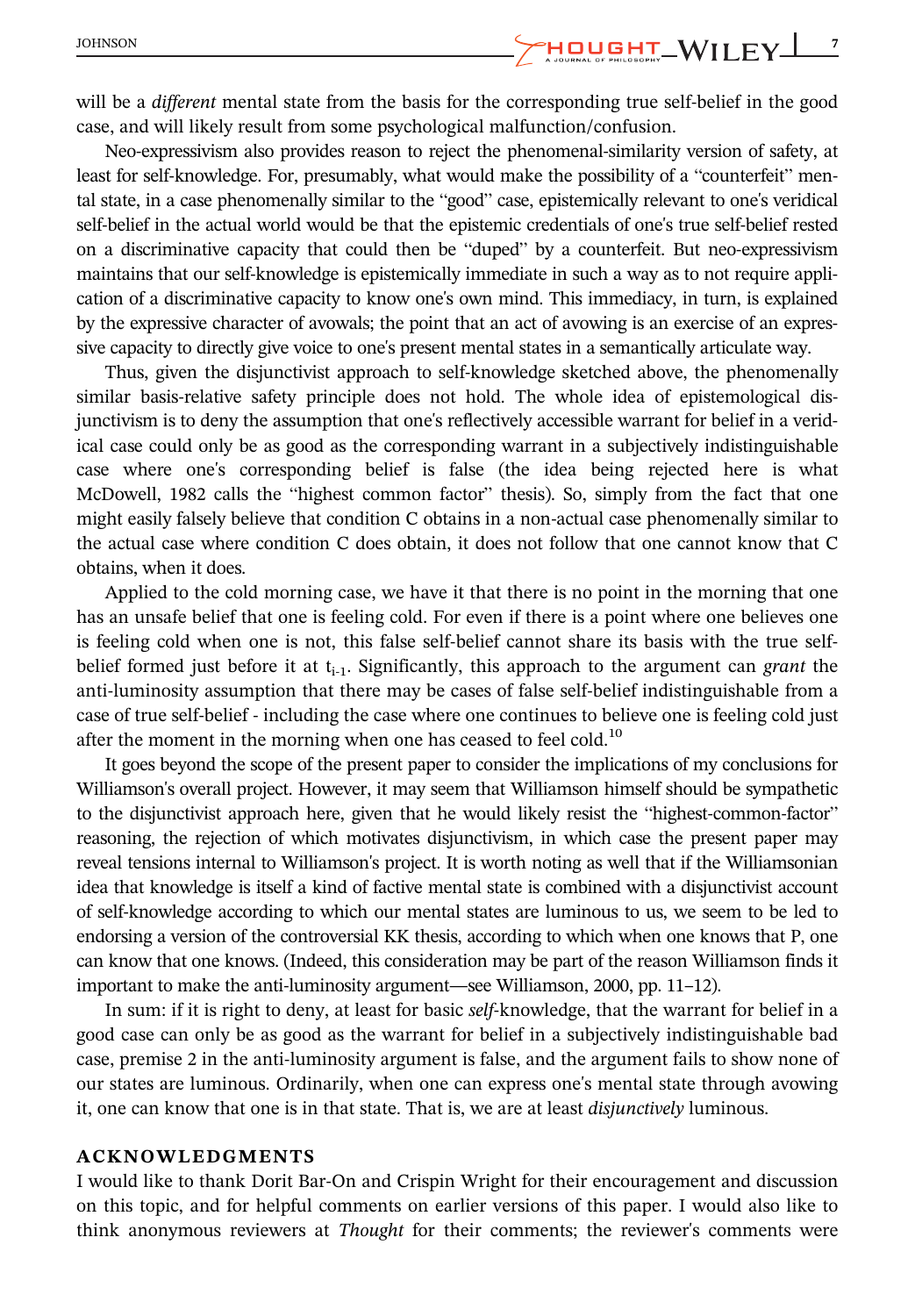# 8 | WILEY\_**CHOUGHT**

particularly helpful for clarifying how the neo-expressivist account of the structure of warrant for true self-belief bears on the phenomenally similar basis-relative safety condition discussed in the paper.

#### ORCID

Drew Johnson ● <https://orcid.org/0000-0001-7507-7879>

#### ENDNOTES

- $<sup>1</sup>$  In order for the argument to be plausible, we must assume that throughout the morning, one's judgments</sup> are always judgments of the form "I am feeling cold to degree x," rather than simply "I am feeling cold" (Williamson 2000: 98–99). For there likely will be no point where one transitions simply from feeling cold to feeling not cold tout court. But it is far less clear that we have privileged basic self-knowledge of states of feeling cold to degree x, as opposed to self-knowledge of feeling cold simpliciter. One might thus concede that states of feeling cold to degree x are not luminous, yet contend that this does nothing to undermine the point that feeling cold simpliciter is a luminous condition. Still, a likely response will be that there must be some point in the morning where one transitions from feeling simply cold to feeling almost-cold. So even feeling cold *simpliciter* may fail to be luminous if the argument goes through. Thanks to Crispin Wright for raising this issue.
- $2$  The distinction here is drawn from the discussion in Bar-On and Johnson (2019: 324–326), but with slightly different terminology.
- $3$  See Altschul (2011); Burge (1993); Dretske (2000); Wright (2004) for discussion.
- $4$  Although "basis" is intended as a term of art, there is some risk that the term may mislead, at least insofar as "basis" suggests a deliberate application of a recognitional or discriminative capacity. Still, I think the term is apt, as it marks a source of positive reason to think true. Additionally, this choice of terminology makes clear the relevance of epistemic grounding to basis-relative safety. Bar-On and Johnson (2019) emphasis the baselessness of self-knowledge—but there is no substantive disagreement here, since Bar-On and Johnson intend "basis" to always involve a distinct epistemic method, which is what I have labeled as basis<sub>1</sub>.
- <sup>5</sup> I here follow Bar-On's (in progress) articulation of the distinctive surface features of basic self-knowledge. See also Bar-On, 2004: Chapter 1. I have omitted other significant surface features sometimes going under the labels "Authority" and "First-Person Privilege."
- <sup>6</sup> For instance, consider a case where one is sitting in a dentist's chair, and one mistakenly believes that one is already in intense pain owing to one's anticipation, even though the drill is only approaching and has not yet contacted one's tooth. (This case is described and discussed in Bar-On, 2004, p. 322).
- <sup>7</sup> A similar view can be found as well in some comments of Wright's (2015) (thanks to Crispin Wright for pointing this out to me). According to Wright, when it comes to instances of perceptual knowledge, one always could have acquired the knowledge instead only through indirect non-perceptual grounds (e.g., testimony), whereas a piece of phenomenal self-knowledge could not have been based only on some indirect ground. Phenomenal self-knowledge, Wright suggests, is necessarily knowledge of a state of awareness, so there is no sense to be made of coming to know of such a state through purely indirect means. So, like the neo-expressivist, it would turn out that there is neither need nor room for indirect epistemic mediation between one's phenomenal states and one's knowledge of them.
- <sup>8</sup> One may worry that such psychological malfunctions should count as aspects of an uncooperative environment since an agent will not be in a position to tell when such malfunctioning occurs. However, what matters to the purported advantage of disjunctivism about self-knowledge over its perceptual analog is whether there is a relevant epistemic intermediary common to both good and bad cases, not whether malfunctions are owing to internal versus external factors. I set this issue aside here, since it is not essential to the argument of this paper to show that disjunctivism about self-knowledge is more plausible than disjunctivism about perception. Thanks to an anonymous reviewer for raising this issue.